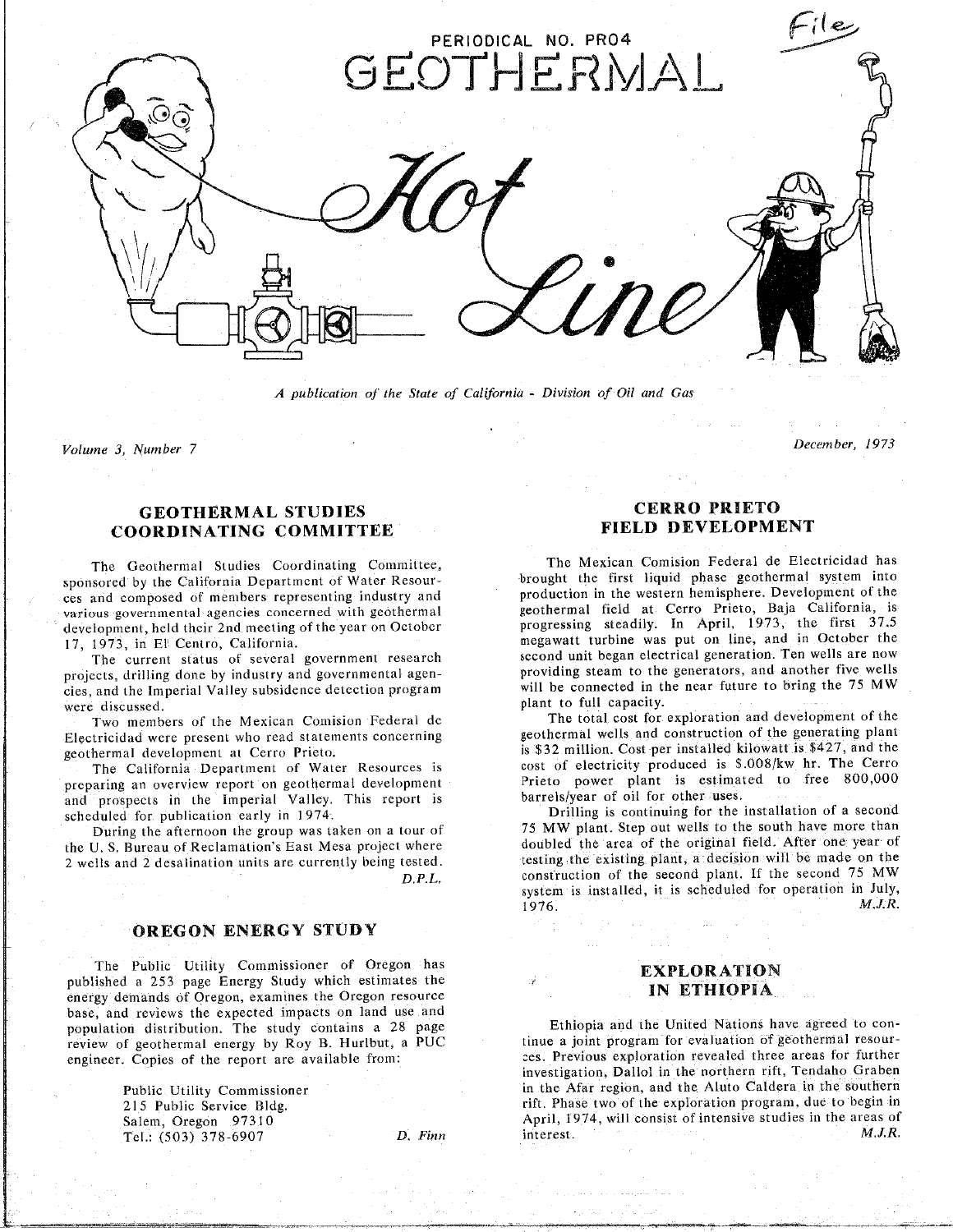### **EXPLORATION SHORT COURSE**

The Geothermal Resources Council will present the first of a series of special short courses, "Geothermal Exploration" on January 14-16, 1974. The entire course will be held at the Senator Hotel, Sacramento, California. Enrollment is limited to 200 regular and 25 student participants. Attendance fees are \$100 for regular and \$25 for students.

Program for the course:

#### CHAIRMAN: Jim Combs, U.C. Riverside Monday, January 14

- 1. Decision Making in Geothermal Exploration, Including Geologic Techniques. James Koenig, Consultant
- 2. General Geochemical Exploration, Including Sampling Techniques and Temperature Indicators.
- Marshall Reed, Calif. Div. Oil and Gas
- 3. Mixing Model for Geothermal Fluids and Shallow Groundwater.

Robert Fournier, U.S. Geological Survey

4. Heat Flow Measurements and Shallow Hole Temperature Data Gathering.

Jim Combs, U.C. Riverside

Dinner Talk:

- The Energy Crisis and Fuel Rationing
- John Matthews, Calif. Oil and Gas Supervisor Tuesday, January 15
- 5. Federal Geothermal Land Leasing Procedures. George Nielsen, U.S. Bur. Land Management
- 6. Introduction to Geophysical Exploration. Tsvi Meidav, Geothermal Consultant
- 7. Dipole-Dipole Resistivity Applications. Bruce Bell, McPhar Geophysics Inc.
- Micro Earthquakes and Seismic Ground Noise 8. as a Conjunctive Exploration Tool. John Bailey, Senturion Sciences, Inc.
- 9. Economics of Exploration. Bob Greider, Chevron Oil Company

Wednesday, January 16

- 10. Hydrologic Modeling of Geothermal Reservoirs and How They Affect Shallow Groundwater Systems.
- Paul Witherspoon, U.C., Lawrence Berkeley Lab.
- 11. Case History of the Exploration of the Broadlands Field, New Zealand. L.J.P. Muffler, U.S. Geological Survey
- 12. Case History of the Exploration of the Marysville Area, Montana. David Blackwell, Southern Methodist Univ.
- 13. Land Acquisition-Its Costs and Problems. Joe Parmenter. Del Paso Exploration Co.

 $M.J.R.$ 

For information and registration contact: Beverly Hall Geothermal Resources Council P. O. Box 1033 Davis, California 95616  $(916) 758 - 2360$ 

#### LOW-TEMPERATURE GEOTHERMAL RESOURCE USE

Judith L. Hannah, working with the Geothermal Unit of the California Division of Oil and Gas, is investigating current and potential uses of low-temperature geothermal resources in northern California. Her report will include:

- 1. Discussion of such uses as space heating, greenhouse and other agricultural operations, product processing, desalination, and mineral recovery.
- 2. Descriptions of thermal phenomena in northern California.
- 3. Estimates of the potential for development of lowtemperature geothermal resources.

The report will be published by the Division of Oil and Gas early in 1974.  $J.L.H.$ 

### DRY ROCK **GEOTHERMAL STUDY**

The Los Alamos Scientific Laboratory is experimenting with a method of heat extraction from dry rock. Tests are being conducted on the Jemez Plateau of New Mexico, about 30 km west of Los Alamos, in Santa Fe National Forest. Late Pleistocene rhyolite and Paleozoic sediments overlie the Precambrian basement in this area on the edge of the collapsed Valles Caldera.

An experimental well, drilled to a depth of 785 m, penetrates 145 m of Precambrian granite gneiss and 17m of amphibolite. The bottom hole temperature is  $100.4$ °C. Basement rock is initially impermeable, and pressures up to 190 bars have been needed to hydraulically fracture the rock. Once fracturing has taken place, only about 140 bars pressure is needed to reopen and maintain the fractures. Calculations of the regional stress field predict that the fractures will be vertical and lie in a northeast-southwest direction.

The Laboratory is encouraged by previous experiments and now plans to drill a 1370 m exploratory hole 1.6 km from the present test. Eventual plans are for a pair of adjacent wells drilled to 2400 m and 1800 m connected by a fracture zone of 500 m radius. Water will be pumped down the deeper hole under pressure, will flow through the fracture zone and absorb heat from the rock, and should flow up through the second hole bringing heat to the surface.  $M.J.R.$ 

 $D.N.A.$ 

#### NATIONAL CONFERENCE ON GEOTHERMAL ENERGY

The proceedings of the National Conference on Geothermal Energy held in Palm Springs, California, on May 10 and 11, 1973, are now available. The proceedings include the major addresses, the panel summary reports, a paper on the interrelationship of federal, state, and local regulatory agencies, a list of attendees, and a section on legal documents. The publication includes two volumes with a total of 400 pages and a regulatory flow sheet.

Write: Arthur E. Sutton-Office of the Chancellor University of California Riverside, California 92502 The cost is \$12.50. Make checks payable to the Regents of the University of California.

#### **HISTORICAL GEOTHERMAL BOOK**

The Geothermal Resources Council has published an unusual and interesting book:

Geothermal Exploration in the First Quarter Century, edited by D. N. Anderson and B. A. Hall, G.R.C. Special Report 3, 191 p.

A collection of historical documents covers early geothermal exploration and development in Italy, California and Baja California. This publication contains an extensive report written for the Southern Sicrras Power Company in 1925, and papers presented to an Engineering Society meeting in 1925. Included are accurate descriptions of over 20 geothermal areas, exploration and drilling techniques, and early power plants. More than 100 excellent photographs, graphs, and charts show the technology in use during this early period.

Copies of this book are \$10 paperbound and \$12 hardbound.

> Geothermal Resources Council P. O. Box 1033 Davis, California 95616

Contact:

**B.** Hall

#### TAX TREATMENT OF **GEOTHERMAL RESOURCES**

Samuel Eisenstat, a New York attorney, recently published a discussion of geothermal tax problems:

Eisenstat, S.M., September, 1973, Tax Treatment of Exploring and Developing Geothermal Resources: Oil & Gas Tax Quarterly, v. 22, n. 1, p. 76-81.

In the paper, Eisenstat points out the tax discrepencies between oil and gas exploration and geothermal exploration. He concludes, "Exploration and development of geothermal resources should be subject to the same tax treatment as exploration and development of oil and gas." This more equitable situation can be accomplished by "im- $M.J.R.$ mediate and unambiguous legislation".

#### NEW GEOTHERMAL **EXPLORATION TOOL**

J. W. Cooksley Co. has proposed to use seismic reflection in the exploration for geothermal resources. This method uses a concept called the "bright spot" which is now being applied successfully to natural gas exploration. A geothermal "bright spot" would be caused by a zone of hydrothermal alteration around a geothermal reservoir.

The "bright spot" is a high amplitude seismic response originating at a rock interface where the deeper rock has much lower seismic velocity than the rock above. The energy coupling at this contact is poor and a large amount of seismic energy is reflected back to the surface. Cookstey-Co. has applied seismic reflection to the exploration for porphyry copper deposits in Arizona. The halo of hydrothermal alteration surrounding the ore body is detected by its low seismic velocity with respect to overlying rock.

For information contact:

J. W. Cooksley Co. P. O. Box 1602 Redding, CA 96001

J. W. Cooksley Co. or 2610 E. Grant Road Tucson, AZ 85716  $M.J.R.$ 

#### **REVIEW OF NSF PROJECTS**

The National Science Foundation funded nine geothermal studies during 1973, some of which will continue for several years. Approximately \$2 million was granted for the following geothermal research projects.

1. Evaluation of a geothermal area of abnormally high heat flow at Marysville, Montana: Thermal flux measurements, gravity and infra-red surveys, and seismic studies will better characterize the anomaly.

D. H. Stewart, Battelle Memorial Institute, Richland Washington.

2. The use of electrical methods for the delineation of geothermal reservoirs. Resistivity, self-potential, induced polarization, and electromagnetics will provide a description of the electrical properties of thermal areas in Nevada.

H. F. Morrison, University of California, Berkeley.

3. Geological-geochemical-geophysical investigations of a recognized geothermal area in the Imperial Valley of southern California: Physical and chemical measurements made on core material from the "Dunes" I well in the East Mesa will characterize the metamorphism and chemical environment in the sediments.

W. A. Elders, University of California, Riverside.

4. Hydrothermal systems at Kilauea Volcano, Hawaii: Physical tests in the deep drill hole provide evidence of groundwater dynamics.

G. V. Keller, Colorado School of Mines, Golden.

5. Geothermal energy laboratory experiments: Geophysical surveys and economic study will assess the geothermal potential and impact on the island of Hawaii.

J. W. Shupe, University of Hawaii, Honolulu.

6. Investigation of the thermal regime of the Rio Grande rift system of New Mexico: Heat flow measurements will assess the geothermal potential of the area.

M. A. Reiter, New Mexico Institute of Mining and Technology, Socorro.

7. Stimulation of geothermal aquifers: Physical and mathematical models of a geothermal steam reservoir will provide data on explosion stimulation of aquifers.

P. Kruger and H. J. Ramey, Stanford University, Stanford, California.

8. Technical assessment of geothermal energy: A forecast of the future from a political, economic and environmental point of view will be used by the N.S.F. for planning their geothermal program.

J. Gordon, The Futures Group, Glastonbury, Connecticut.

9. The legal and economic aspects of geothermal development. An analysis of rights of ownership to geothermal resources and their economic implications will delineate legal problems in the development of the resources.

S. Sato, University of California, Berkeley. M.J.R.

#### **COLORADO EXPLORATION AGREEMENT**

Public Service Co. of Colorado and Petro-Lewis Corp. have signed a contract for exploration and development of geothermal resources in north-central Colorado, near Buena Vista. Petro-Lewis will provide the geothermal wells and surface steam lines; and Public Services will build the electrical generating and transmission facilities. Their first venture will be a small, 1.5 megawatt, pilot plant.

Denver Post